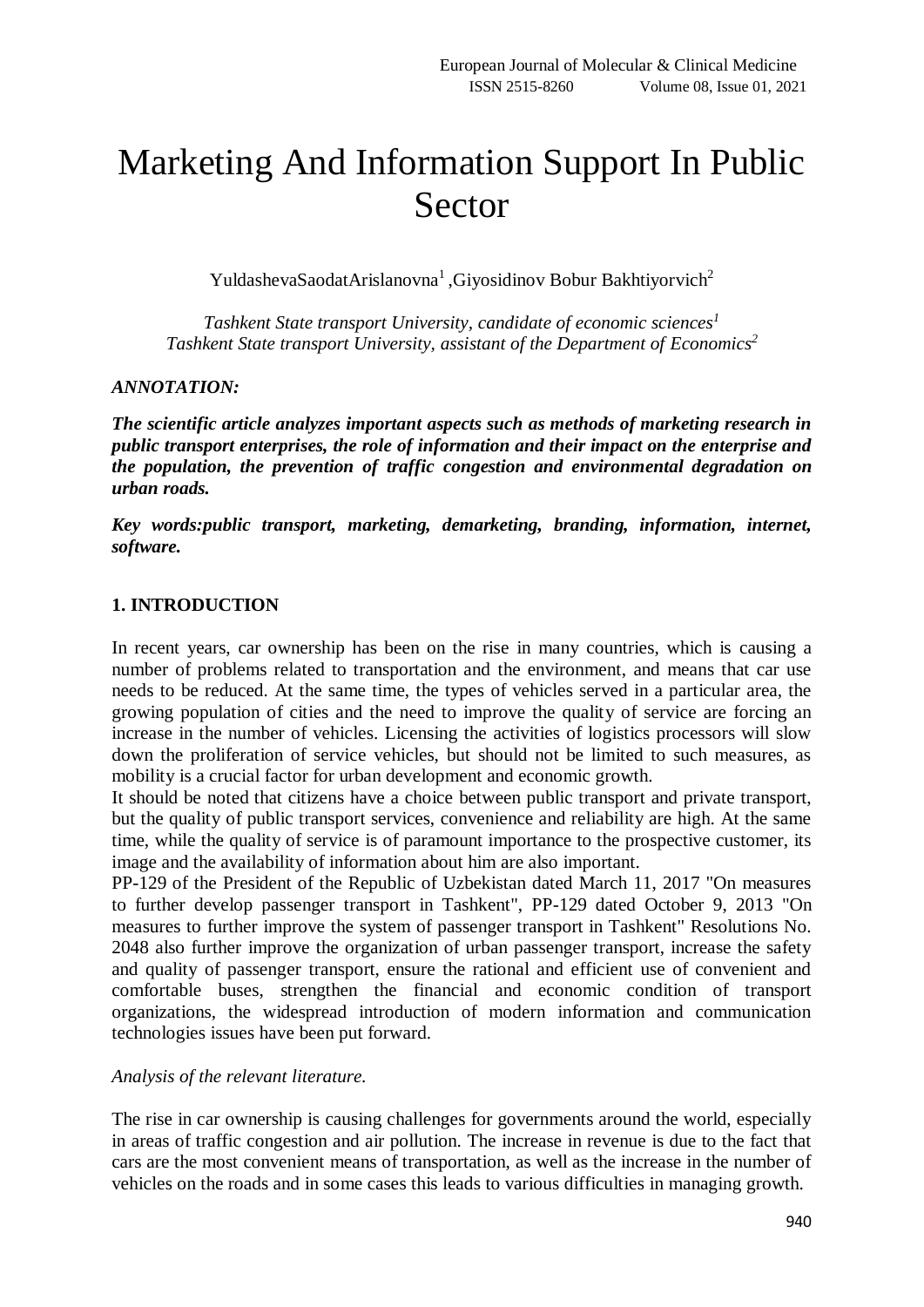R.Sidorchuk and I.Skorobogatykh's scientific article "Marketing Evaluation of Public Transport Quality Attributes: Rewiev of Two Waves of Research" explores the impact of the development of marketing activities in the field of public transport on the use of private cars [3].

Portuguese Joao Figueira de Sousa and Anna Ibraeva, in their scientific article "Marketing of public transport and public transport information provision", examined the trends in the use of public transport in response to changes in price and quality [4].

Irisbekova in her scientific work "Optimization of the market of transport services on the basis of marketing principles" highlighted the scientific theories such as the implementation and application of marketing research in the transport market [5].

## **2. RESEARCH METHODOLOGY**

Observation, survey, comparison, cabinet methods were used to conduct marketing research in public transport. The research aims to identify the basic principles of public transport marketing by analyzing the experiences applied abroad and to organize a successful marketing campaign in public transport. In addition, the attractiveness of the service is partly explored by the availability of information about it, the provision of information on public transport and its role.

## **3. ANALYSIS AND RESULTS**

Due to the unique characteristics of the public transport marketing service, there are a number of challenges in applying marketing research to public transport. Due to the limited resources of transportation systems, strategies aimed at increasing the number of customers can lead to a situation where public transport marketing cannot be drastically popularized. In such an environment, it is advisable to start with a less aggressive short-term strategy in order to retain existing customers and provide them with better service. In short, the transport system must be prepared for a significant increase in the number of passengers. However, public transport companies, which play an important social role and have a small budget, sometimes do not have the ability to change new products or services.

Statistics on the number of passengers and passenger turnover by mode of transport in the country can be seen in Table 1.

|                               | 2015    | 2016      | 2017        | 2018        | 2019        |
|-------------------------------|---------|-----------|-------------|-------------|-------------|
| Carriedpassengers, mln person | 5 380,0 | 5 5 6 0,4 | 5 679,0     | 5 9 5 1 , 5 | 6 0 25,1    |
| including transport:          |         |           |             |             |             |
| railway                       | 20,1    | 20,5      | 21,1        | 22,1        | 22,9        |
| car                           | 5293,2  | 5480,8    | 5 5 9 1 , 3 | 5 852,8     | 5 9 1 5 , 2 |
| trolleybus                    | 0,8     | 0,8       | 0,5         | 0,5         | 0,7         |
| tram                          | 11,4    | 2,7       | 2,3         | 4,4         | 3,8         |
| subway                        | 52,3    | 53,5      | 61,6        | 69,1        | 79,2        |
| airway                        | 2,2     | 2,1       | 2,2         | 2,6         | 3,2         |

1-table Passenger traffic and passenger turnover by modes of transport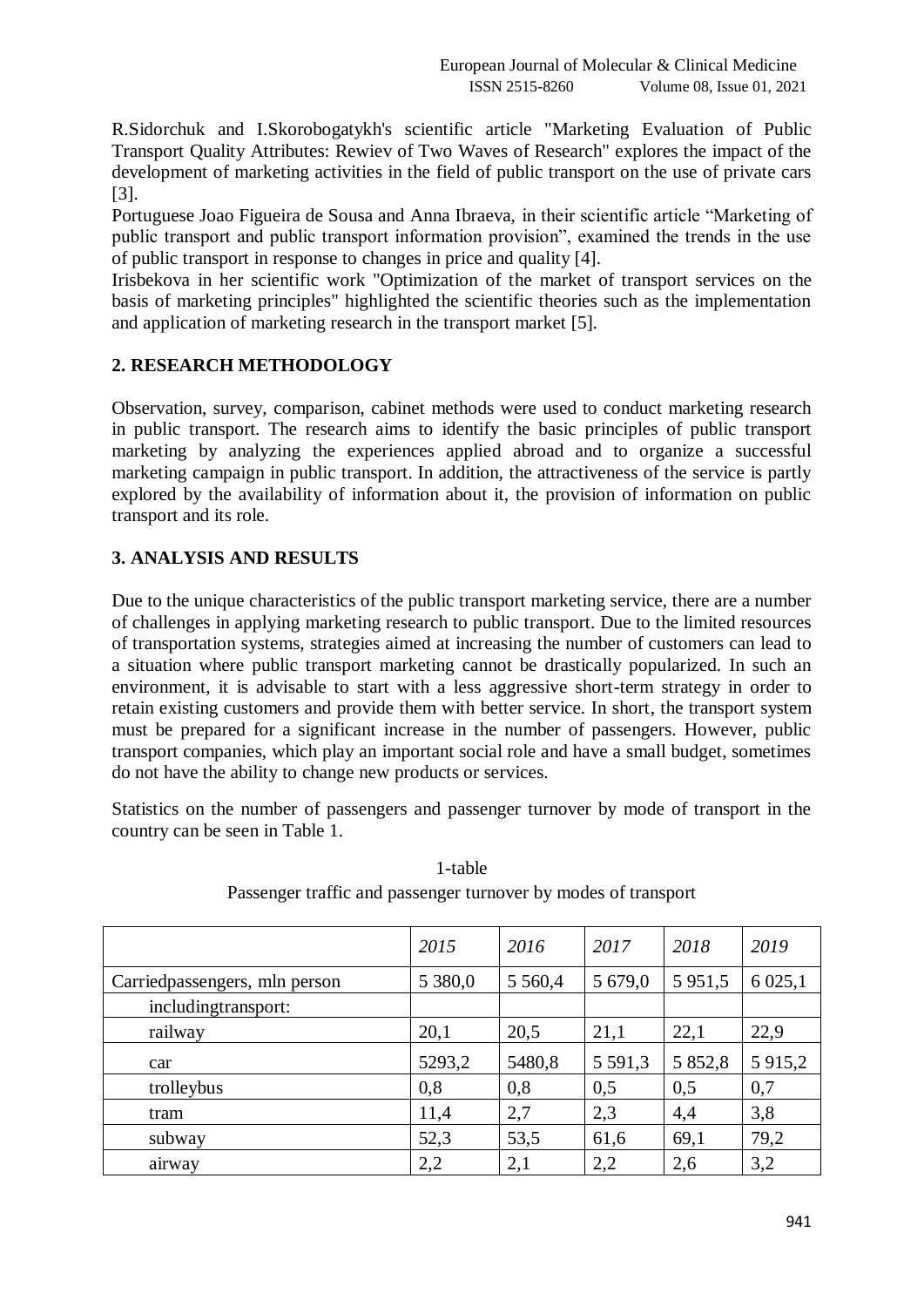| Passenger turnover, bln. passenger-km | 120,1 | 126,0 | 130,0 | 135,3 | 140,1 |
|---------------------------------------|-------|-------|-------|-------|-------|
| includingtransport:                   |       |       |       |       |       |
| railway                               | 3,8   | 4,0   | 4,3   | 4,3   | 4,4   |
| car                                   | 109,1 | 114,9 | 117,7 | 121,6 | 124,1 |
| trolleybus                            | 0,02  | 0,02  | 0,01  | 0,02  | 0,02  |
| tram                                  | 0,04  | 0,01  | 0,01  | 0,03  | 0,02  |
| subway                                | 0,4   | 0,4   | 0,5   | 0,5   | 0,6   |
| airway                                | 6,8   | 6,7   | 7,5   | 8,8   | 11,0  |

 European Journal of Molecular & Clinical Medicine ISSN 2515-8260 Volume 08, Issue 01, 2021

If we look at the statistics, we can see that the speed of passenger traffic by general modes of transport is growing by an average of 2.8% per year, and in 2015-2019 by an average of 11.9% (Figure 1).



Figure 1. Carried passengers, mln

During 2014-2019, the largest share of the number of passengers transported by all modes of transport, ie 98%, accounted for road transport. We can see the development indicators of passenger traffic rates by types of transport in Figure 2.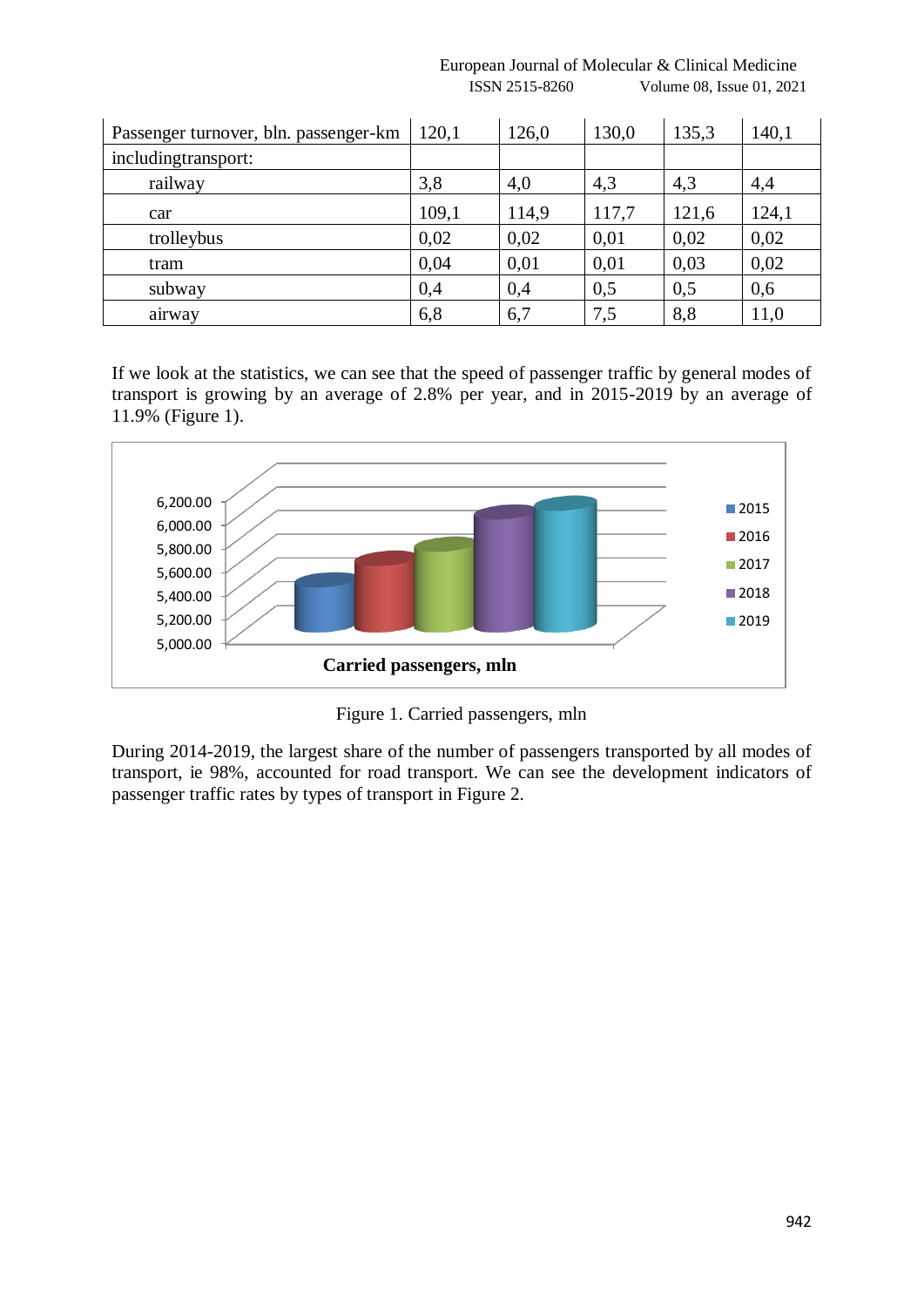

Figure 2. Types of transport indicators of passenger traffic

The total number of passenger traffic in 2015-2019 is high in road transport, but the highest percentage of development is in air transport, ie an average of 10.8%, followed by metropolitan with 11.1%, rail with 3.2%, 2 , We can see that road transport is developing by 8 percent. Despite the fact that the most expensive mode of transport among air transport is air transport, its users are developing by more and more percent every year than the remaining modes of transport.

The composition of prospective customers on public transport is very diverse, they include seniors, students, teenagers, all with different lifestyles, habits, needs and reasons for travel (business trip, leisure or shopping trip). In addition, they use different data channels, so they need to be addressed in different ways. Thus, targeted marketing campaigns involving different advertising sections for different customer groups may be more effective, given that sometimes different customer groups may not have the same response to a service change. For example, changes in prices have affected the number of people choosing public transport for business trips: a 17% increase in ticket prices in Tashkent has limited people's access to public transport in some cases, price increases have not improved services, and passengers using public transport the number has been partially reduced, so convenience and price level are important for this group.

It should also be noted that traditional marketing of products is based on promoting their direct benefits, while public transport marketing can also take advantage of additional benefits such as being environmentally friendly in additional campaigns. Public transportation consumes less energy per passenger than a private car, so strategies that emphasize this fact can attract the attention of potential customers. For example, car-free days organized in many cities around the world are aimed at showcasing alternative modes of transport to motorists that are harmful to the environment. During a car-free day in Strasbourg, France, a public transport company provided daily tickets and references to the public. The city of Cologne, Germany, in partnership with a public transport company, provided free breakfast to those who came to work on public transport on car-free days.

There is no doubt that improving service with a marketing strategy is more likely to attract new customers. For example, in Perth, Scotland, a transportation company launched a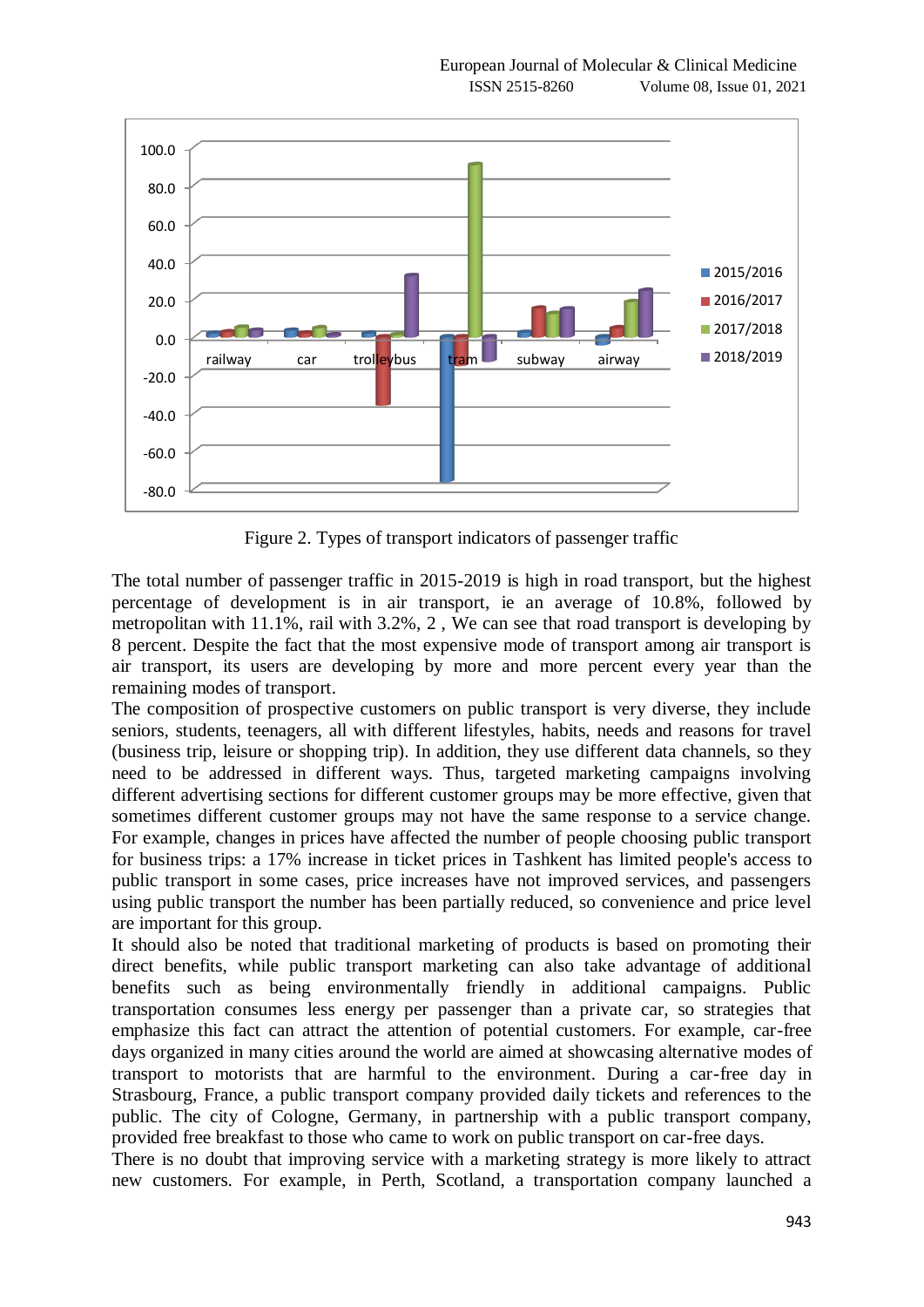marketing campaign with the introduction of low-rise buses. At the same time, more bus stops have been set up by the local government and the priority of public transport in the city has been guaranteed. In general, the transition to public transport mode is beneficial for the society, as the level of traffic on the roads in general is reduced.

Perth's marketing strategy involved advertising, phone conversations with potential customers, and free offers. As a result, two years after the campaign, there was a 56% increase in the number of passengers, a tendency of the population to switch from private to public transport [3].

A similar situation was found in Buckingham, UK, where a public transport company failed to improve service, attract the desired customers and develop a marketing strategy, resulting in a 42% increase in bus traffic per year [4].

Using de-marketing

A study of car owner motives shows that in addition to the functional benefits offered by a private vehicle, there are a number of additional and abstract factors that influence a person's decision to buy a car. The results of the study showed that in promoting the car, it is clear that the car also has a symbolic role. According to Dutch scientist L. Steg, marketing campaigns by automakers typically promote concepts of control, power, social status, and self-esteem. For many people, the car is a means of self-expression, and traveling in a car is associated with symbolic concepts and affection [5].

L.Steg divides the reasons for using the car into 3 categories:

instrumental (convenience depends on the warranty of the car, speed and the ability to use it at any time);

target (car as a means of self-expression and demonstration of social status);

affective (emotionally driven motor drive).

Currently, existing car dismantling strategies are trying to highlight the negative aspects of car ownership, such as the cost of service or destroy the image of a car created by advertising, thereby reducing the power of affective connections and disappointing people. It is very important to change the model of use of the car: from the universal mode of transport, which is usually used for all types of travel, the car should be used, if necessary, in exceptional cases.

Marking of public transport

Branding is very important because it allows a transportation company to create the overall image of a range of products, demonstrate their uniqueness, and present themselves as the only manufacturer in the market. The purpose of branding is to differentiate an organization (or enterprise), product or service in order to increase the number of consumers and create conditions for communication with the target market. A set of branding activities allows you to identify a product or service, add the desired values or image to it, and communicate with the market using advertising, promotion, and design. The main components of branding are the name, color (or combination of colors) and the logo appears on buses, bus stops, websites and more.

Since a large portion of the population in a number of countries can choose public transport and private transportation, the conditions for transport companies are similar to free market conditions, so they need to develop and continuously improve communication platforms for their customers. When a brand meets the needs of customers, they begin to trust it and begin to feel confident about their new product or service, which improves their attitude towards the company. In general, transportation companies want to perceive it as "modern, reliable, convenient," but sometimes market research reveals the added value that consumers expect, which is then added to the value offered.

In some cases, when the public's reaction to an existing brand is drastically negative, it makes sense to develop a new brand. In York, England, a local transportation company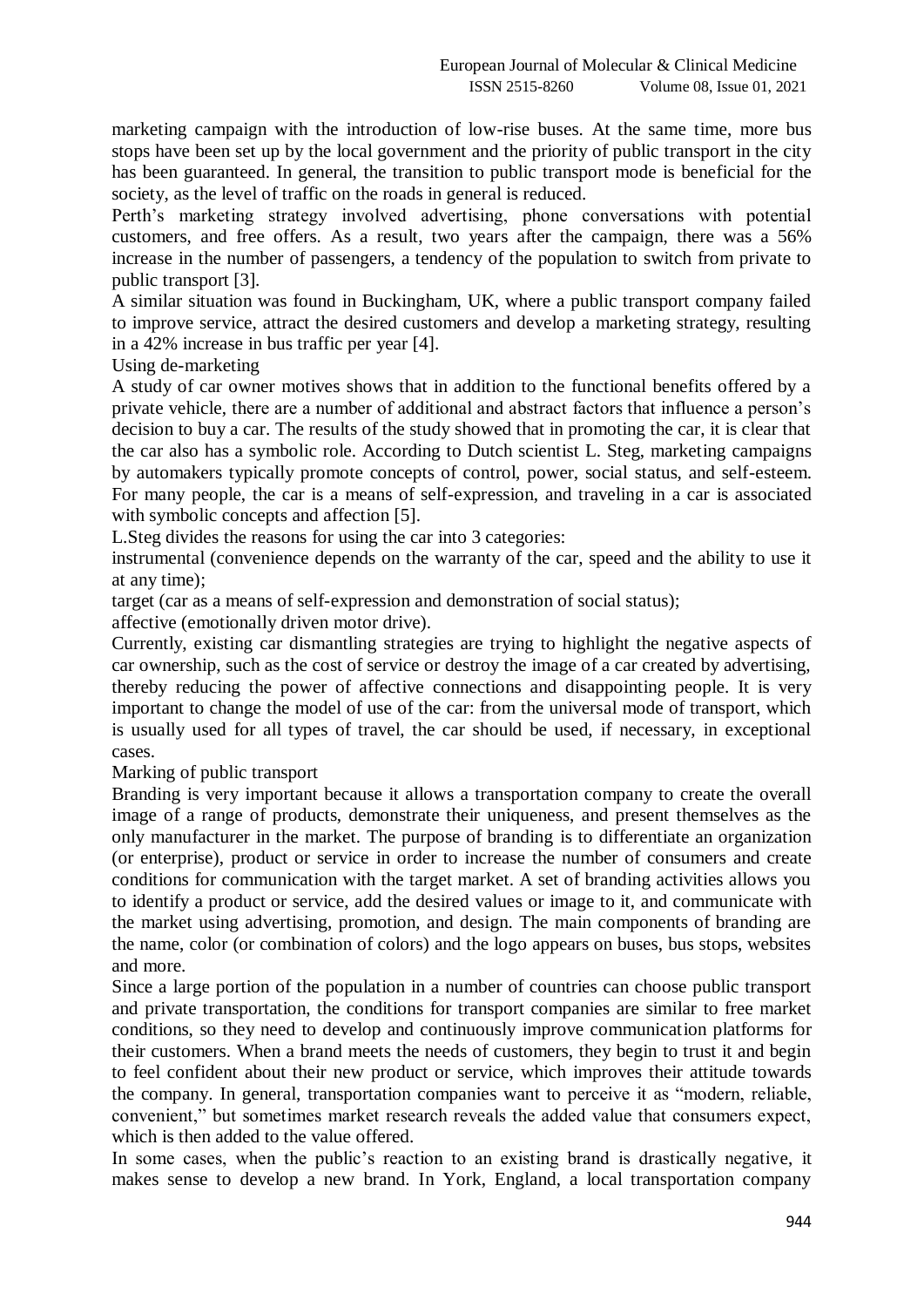signed a contract with an advertising agency to study the market and develop a new marketing strategy. The study found that public opinion about the transport company is very negative, so it was decided to promote the new service as an alternative to existing ones under the slogan "Unique Transit". As a result of a series of focus groups and telephone conversations, a new product name, VIVA BRT, was invented. Two years after the introduction of the new service, a high level of brand recognition was shown (100%) among people who do not use public transport at all. Shortly after this successful campaign, all products and services offered by the York Transport Company were merged under the VIVA brand.

If consumers 'attitudes toward an existing brand are generally positive, a new service should be added to an existing brand, as in the Los Angeles subway. Prior to rebranding, the brand recognition rate was 83%, so there was no need to create an entirely new brand, but at the same time re-branding was necessary because the company's attempts to promote itself were in vain: the image seemed insignificant and people rarely paid attention to it. .

After the rebranding company logo was changed, a single corporate font and communication voice were introduced, as well as route maps were improved. As a result, the percentage of people who rated the service negatively dropped from 27% to 12%, 78% of customers said the service had improved, and 88% said the company's reputation had improved significantly. In addition, the number of people choosing public transport increased by 12 percent (from 24 percent to 36 percent) despite having private vehicles [4].

In short, a successful brand means in-depth research of the market, creating a company identity that sets it apart from other similar companies, and promoting a common design for all products, as well as service advantages, including security, reliability, speed, convenience. Providing information on public transport

According to Embarq-Brasil, public transport information provision is a variety of elements used in the transport system to facilitate navigation for passengers, regardless of passenger capacity, age and literacy level.

For a variety of reasons, in a number of cases, transportation companies are reluctant to provide information about the service. Some companies may believe that the locals still know about their products, while others may think that they do not need detailed information because the customer can always ask the driver or a company representative if necessary. Another reason for not being able to get information is that the low efficiency of the business, which leads to an image, and if information about the service is not provided, it can disrupt customer relationships. Most transport companies provide information about their services by voice messages inside buses or at bus stops, but these measures are not effective in attracting motorists to public transport because they do not use the usual and are limited by the information provided here.

However, the dissemination of product information is considered very important, as evidenced by the experience of the UK in the railway service between Liverpool and Chester. This railway line was chosen because at that time, unlike other routes, there was no bus service that offered a single route, so the frequent use of this line could be explained by an increase in the number of trips or the number of new passengers. The aim of the experiment was to measure the impact of information dissemination and determine how it would affect the number of trips. Two stations (Port Sunlight and Spital) were selected, with data on price reductions of 29% presented differently in each. The distribution at Port Sunlight station was very low (several posters were put in place), however, information about Spital included posters and brochures distributed in the accommodation. Subsequent growth was 15.6%. The number of passengers was recorded at Port Sunlight, while at Spital the figure increased by 39.7%.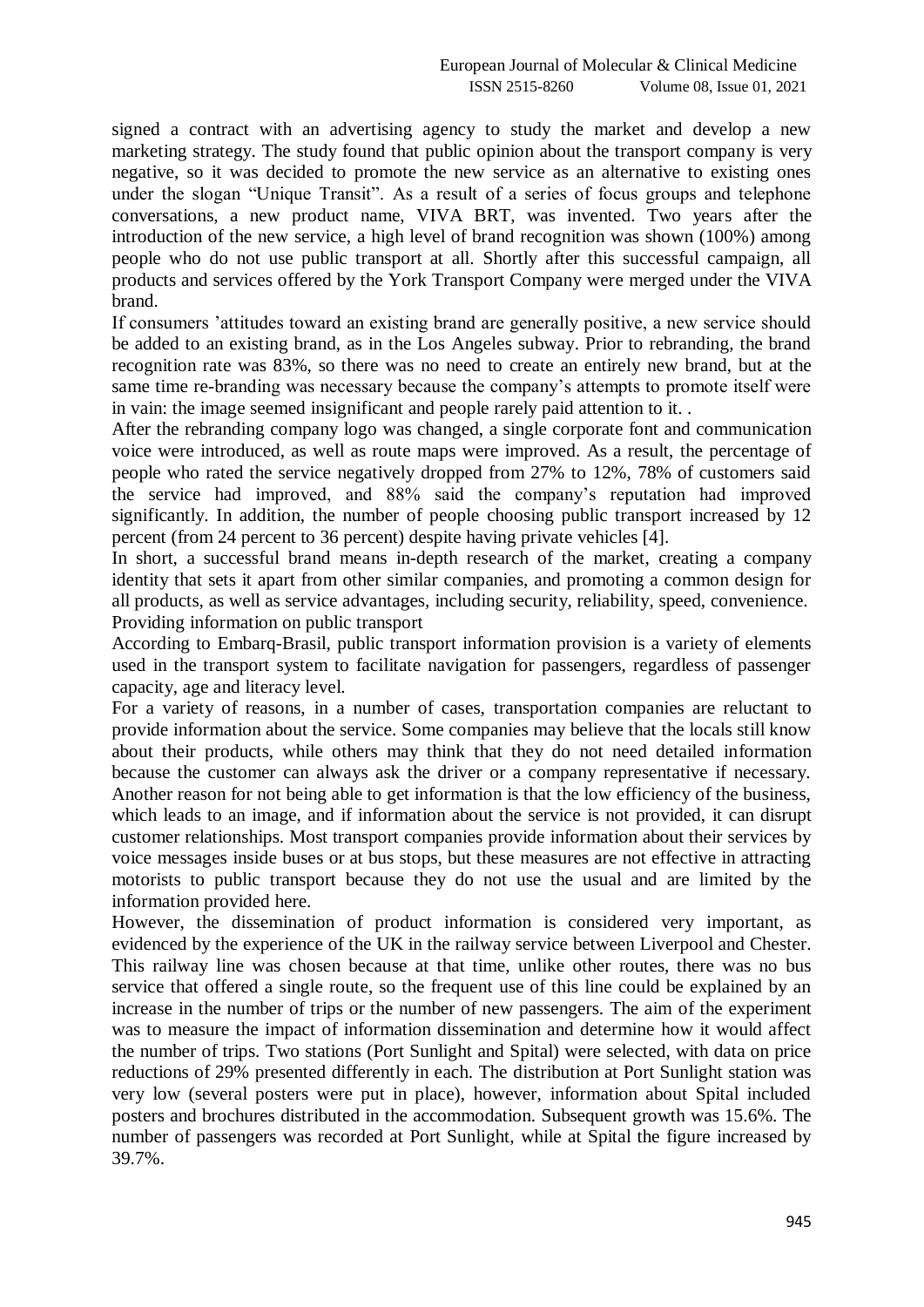Brand is important in information supply because when a company's directions and products are combined with a single brand and are visually similar, it makes it easier for passengers to navigate. Conversely, when information about a service is difficult to find or understand, people use it less.

As the information expands, it is unclear whether passengers will be able to change their overall travel routine, as they will likely tend to use the same mode of transportation without thinking about alternatives.

When traveling by car, people feel in control of the journey, but not in public transport: in such a situation, a person is often forced to change or use different transport companies that have different sources of information. Because there are so many transportation companies and each of them has its own communication platform, people get confused about it. In most cases, people have information about the local service, but they do not know what is being offered elsewhere outside of their area. There are also people who have decided to change their place of residence and they form a definite group because if they are not informed about the transport service in the new place, they can continue to use the car they are in. accustomed to. Thus, transportation companies need to develop partnerships with local administrators, real estate agencies, and immigrants to inform potential customers about their services. In an unfamiliar environment, general information about transportation services in the area should be provided to allow people to demonstrate the entire system and be given a choice by all transportation companies.

Sometimes better information about a particular dislocation situation will motivate you to use it, thereby correcting some of the shortcomings of the urban transportation system. New maps designed for pedestrians in London show places where a person can walk on foot for a set period of time (approximately 20 minutes). The maps are designed in a special way that facilitates navigation, for example, rather than using the classic North-South, East-West route, the maps show the human orientation and buildings in 3D models, thus making it easier for pedestrians to find location on the map. In addition, new signs have appeared to guide and facilitate people in the hallway. These measures will reduce the number of people who prefer to walk, depend on other modes of transport (such as the subway), and promote a sustainable lifestyle.

### **4. CONCLUSION/ RECOMMENDATIONS**

Public transport marketing provides an opportunity for transportation companies to promote their products, but in addition, it has a certain positive impact on consumers because it creates a company image. When this company is seen as a modern, quality service provider, the passengers who use it and partially join it are more satisfied. Service-specific features affect consumers. If this service is considered dangerous and is only served to the poor, people will be more likely to switch to using cars once they have such an opportunity, especially if the car owner is perceived as a sign of well-being. Private vehicle promotion mechanisms also work in the area of public transport advertising, so if the image of the service is good, people may like to join it. However, in many cases, public transport has a bad reputation over the car, which seems very attractive to consumers, especially when transport companies do not put enough effort into developing their marketing strategies. In fact, public transport has many advantages: they are stable, sometimes faster than cars due to congestion, and can be seen as an independent choice of a smart person who values time and prefers a car, but not for a reason, because it is the only option available. Public transport is often perceived as a means of transportation for those who do not own a car, and it is important to change this perception and present public transport as a viable alternative to private transport. However, this is a very difficult task because the car is still a very convenient vehicle and public